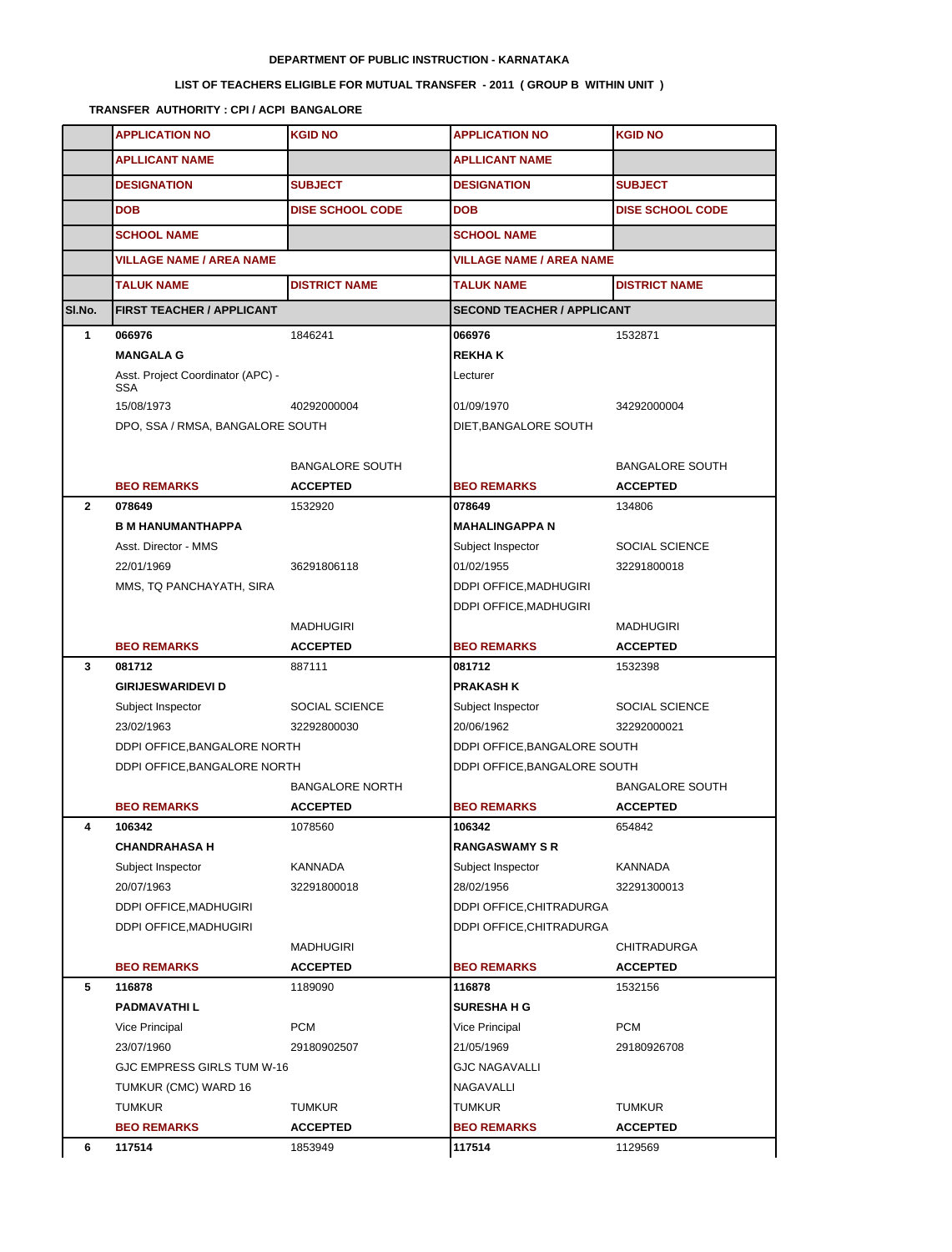|                | N NANJUNDAIAH                     |                        | <b>B RENUKAMMA</b>           |                        |
|----------------|-----------------------------------|------------------------|------------------------------|------------------------|
|                | Asst. Project Coordinator (APC) - |                        | Lecturer                     |                        |
|                | <b>SSA</b><br>21/06/1968          | 33291800030            | 01/06/1961                   | 34291800030            |
|                | DPO, SSA / RMSA, TUMKUR           |                        | DIET, TUMKUR                 |                        |
|                |                                   |                        |                              |                        |
|                |                                   | <b>TUMKUR</b>          |                              | <b>TUMKUR</b>          |
|                | <b>BEO REMARKS</b>                | <b>ACCEPTED</b>        | <b>BEO REMARKS</b>           | <b>ACCEPTED</b>        |
| $\overline{7}$ | 136285                            | 1175979                | 136285                       | 888116                 |
|                | <b>GEETHAR</b>                    |                        | <b>D M TANGODAR</b>          |                        |
|                | Subject Inspector                 | KANNADA                | Lecturer                     |                        |
|                | 17/01/1964                        | 32291500015            | 27/02/1960                   | 34291500029            |
|                | DDPI OFFICE, SHIMOGA              |                        | DIET, SHIMOGA                |                        |
|                | DDPI OFFICE, SHIMOGA              |                        |                              |                        |
|                |                                   | <b>SHIMOGA</b>         |                              | <b>SHIMOGA</b>         |
|                | <b>BEO REMARKS</b>                | <b>ACCEPTED</b>        | <b>BEO REMARKS</b>           | <b>ACCEPTED</b>        |
| 8              | 182078                            | 1305152                | 182078                       | 1123686                |
|                | <b>C V NATARAJA</b>               |                        | <b>JAGADAMBADEVI B H</b>     |                        |
|                | Lecturer                          |                        | HM-Group B                   |                        |
|                | 15/07/1970                        | 34291800030            | 01/01/1953                   | 29180904008            |
|                | DIET, TUMKUR                      |                        | <b>GCHS HONASIGERE</b>       |                        |
|                |                                   |                        | HONASIGERE                   |                        |
|                |                                   | <b>TUMKUR</b>          | TUMKUR                       | <b>TUMKUR</b>          |
|                | <b>BEO REMARKS</b>                | <b>ACCEPTED</b>        | <b>BEO REMARKS</b>           | <b>ACCEPTED</b>        |
| 9              | 214324<br><b>VENKATESH N</b>      | 1867196                | 214324<br><b>MUTHAIAH LH</b> | 1532199                |
|                | Subject Inspector                 | <b>PCM</b>             | HM-Group B                   |                        |
|                | 08/06/1969                        | 32292000021            | 01/06/1970                   | 29200900109            |
|                | DDPI OFFICE, BANGALORE SOUTH      |                        | GHS AGARA                    |                        |
|                | DDPI OFFICE, BANGALORE SOUTH      |                        | <b>BBMP AGARA</b>            |                        |
|                |                                   | <b>BANGALORE SOUTH</b> | SOUTH3                       | <b>BANGALORE SOUTH</b> |
|                | <b>BEO REMARKS</b>                | <b>ACCEPTED</b>        | <b>BEO REMARKS</b>           | <b>ACCEPTED</b>        |
| 10             | 220701                            | 1663384                | 220701                       | 1189038                |
|                | <b>SHIVANNA H S</b>               |                        | <b>BHARATHIMB</b>            |                        |
|                | Vice Principal                    |                        | Lecturer                     |                        |
|                | 01/11/1962                        | 29180900907            | 10/07/1969                   | 39291809121            |
|                | GJC HIGH SCHOOL EXTN W-15         |                        | Govt TTI, TALUK TUMKUR       |                        |
|                | TUMKUR (CMC) WARD 15              |                        |                              |                        |
|                |                                   |                        |                              |                        |
|                | <b>TUMKUR</b>                     | <b>TUMKUR</b>          | <b>TUMKUR</b>                | <b>TUMKUR</b>          |
|                | <b>BEO REMARKS</b>                | <b>ACCEPTED</b>        | <b>BEO REMARKS</b>           | <b>ACCEPTED</b>        |
| 11             | 220820                            | 1724766                | 220820                       | 1450162                |
|                | <b>ASMA BEGUM</b>                 |                        | <b>RAFIA TABASSUM</b>        |                        |
|                | HM-Group B                        |                        | Lecturer                     |                        |
|                | 11/06/1971                        | 29200802044            | 28/08/1966                   | 34292000004            |
|                | GOVT HS BHUVANESHWARI NAGAR       |                        | DIET, BANGALORE SOUTH        |                        |
|                | K P AGRAHARA W NO 32              |                        |                              |                        |
|                | SOUTH <sub>2</sub>                | <b>BANGALORE SOUTH</b> |                              | <b>BANGALORE SOUTH</b> |
|                | <b>BEO REMARKS</b>                | <b>ACCEPTED</b>        | <b>BEO REMARKS</b>           | <b>ACCEPTED</b>        |
| $12 \,$        | 229375<br><b>BASAVARAJAPPA R</b>  | 1653883                | 229375<br>K BABY SUNITHA     | 1189045                |
|                | Asst. Director - MMS              |                        | Asst. Director - MMS         |                        |
|                | 20/07/1973                        | 36291402087            | 08/07/1964                   | 36291406091            |
|                | MMS, TQ PANCHAYATH, DAVANAGERE(N) |                        | MMS, TQ PANCHAYATH, JAGALUR  |                        |
|                |                                   |                        |                              |                        |
|                |                                   | DAVANAGERE             |                              | DAVANAGERE             |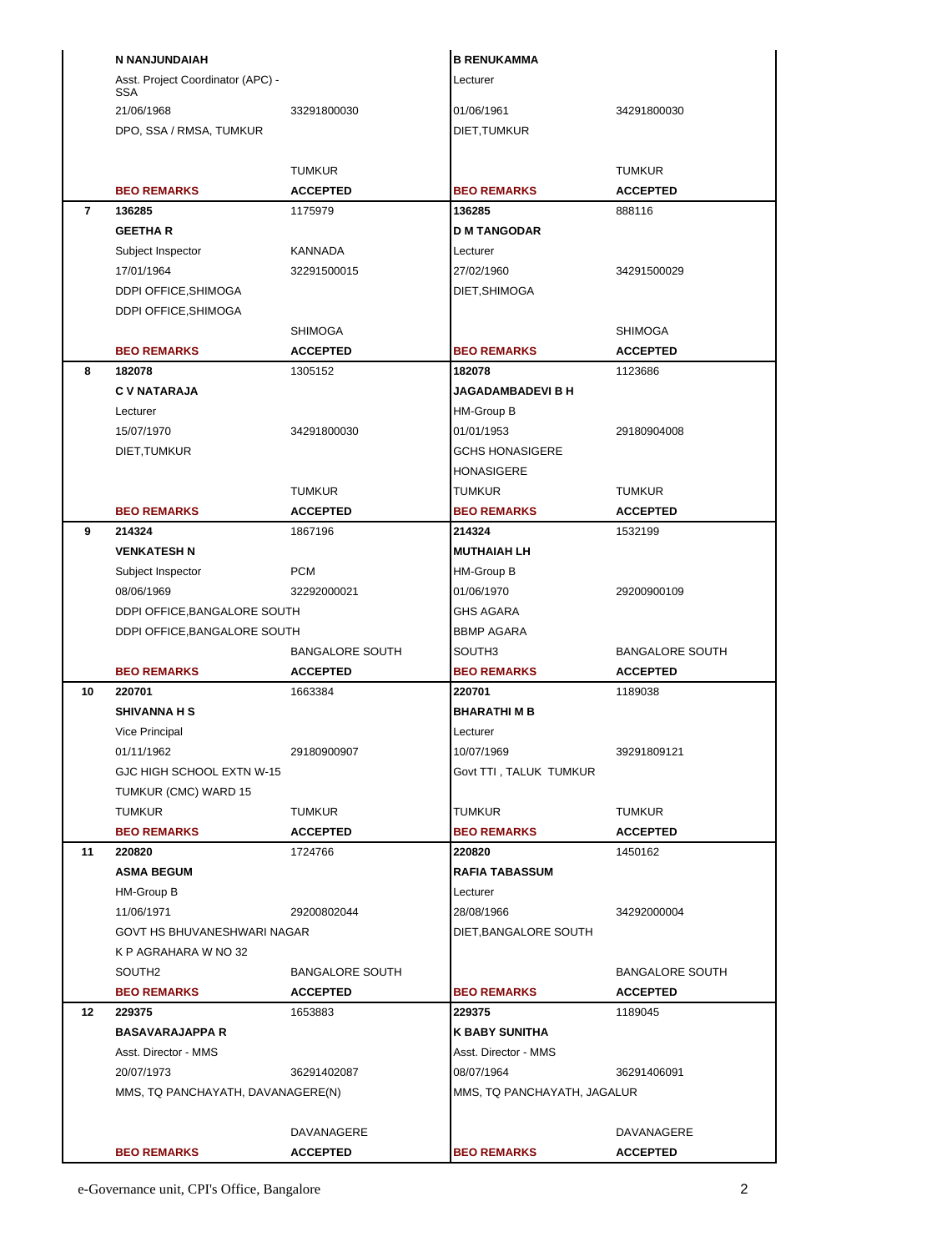| 13 | 243970                                          | 1463115         | 243970                      | 1189053         |
|----|-------------------------------------------------|-----------------|-----------------------------|-----------------|
|    | <b>THARAMANITS</b>                              |                 | <b>MANGALA M</b>            |                 |
|    | Asst. Project Coordinator (APC) -<br><b>SSA</b> |                 | Lecturer                    |                 |
|    | 22/07/1973                                      | 33291800030     | 23/03/1972                  | 34291800030     |
|    | DPO, SSA / RMSA, TUMKUR                         |                 | DIET, TUMKUR                |                 |
|    |                                                 |                 |                             |                 |
|    |                                                 | <b>TUMKUR</b>   |                             | <b>TUMKUR</b>   |
|    | <b>BEO REMARKS</b>                              | <b>ACCEPTED</b> | <b>BEO REMARKS</b>          | <b>ACCEPTED</b> |
| 14 | 245327                                          | 695401          | 245327                      | 1532342         |
|    | <b>ARASAPPA D C</b>                             |                 | <b>NATARAJUMS</b>           |                 |
|    | Lecturer                                        |                 | HM-Group B                  |                 |
|    | 01/07/1962                                      | 34291800030     | 15/07/1969                  | 29180935201     |
|    | DIET, TUMKUR                                    |                 | <b>GCHS KARADIGEREKAVAL</b> |                 |
|    |                                                 |                 | KARADIGEREKAVAL             |                 |
|    |                                                 | <b>TUMKUR</b>   | <b>TUMKUR</b>               | <b>TUMKUR</b>   |
|    | <b>BEO REMARKS</b>                              | <b>ACCEPTED</b> | <b>BEO REMARKS</b>          | <b>ACCEPTED</b> |
| 15 | 245994                                          | 1288789         | 245994                      | 1189082         |
|    | <b>SHOBHA G N</b>                               |                 | <b>GAYATHRIDEVI</b>         |                 |
|    | Subject Inspector                               | <b>ENGLISH</b>  | Lecturer                    |                 |
|    | 10/02/1964                                      | 32291800019     | 07/08/1965                  | 34291800030     |
|    | DDPI OFFICE, TUMKUR                             |                 | DIET, TUMKUR                |                 |
|    | <b>DDPI OFFICE, TUMKUR</b>                      |                 |                             |                 |
|    |                                                 | <b>TUMKUR</b>   |                             | <b>TUMKUR</b>   |
|    | <b>BEO REMARKS</b>                              | <b>ACCEPTED</b> | <b>BEO REMARKS</b>          | <b>ACCEPTED</b> |